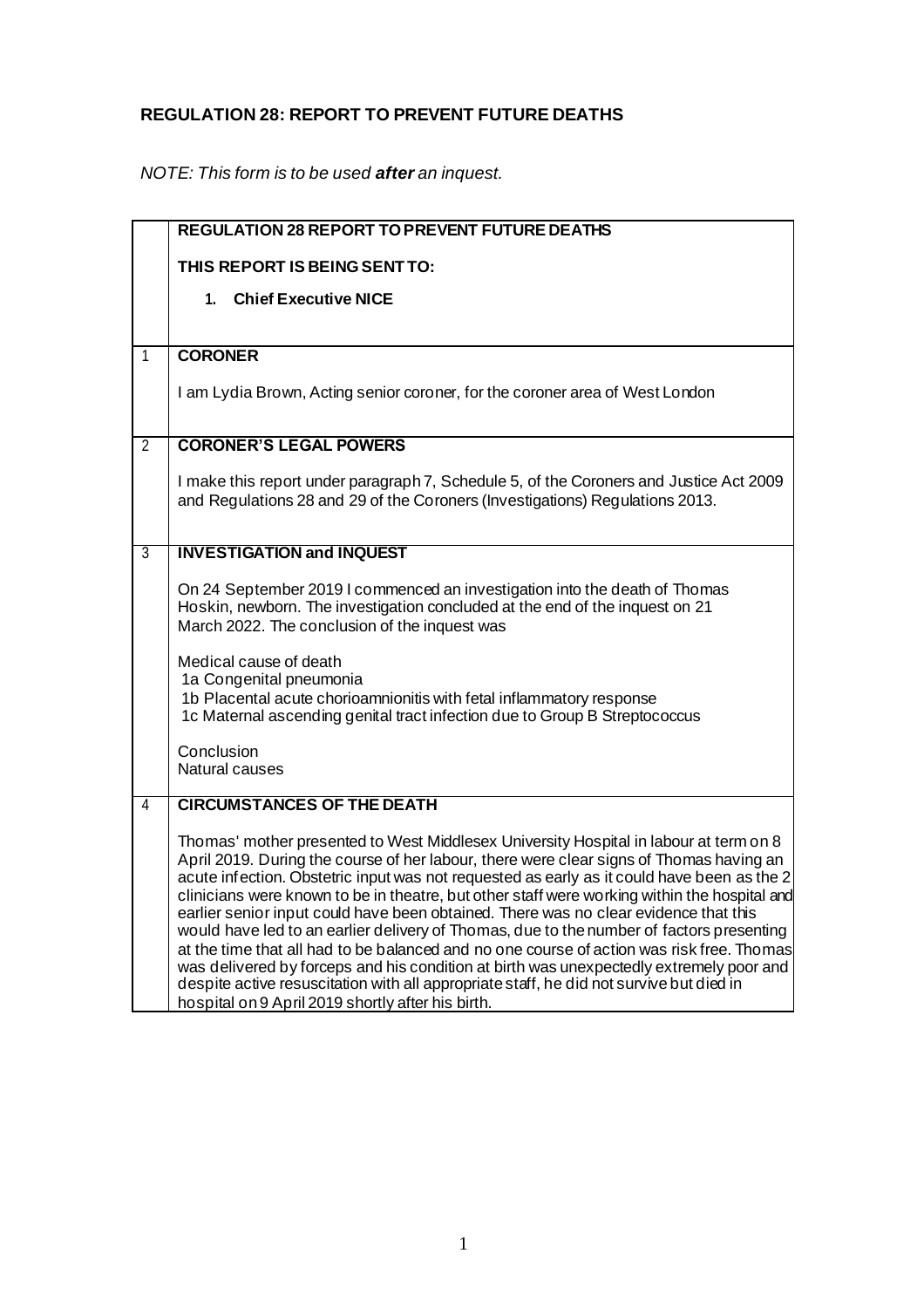| $\overline{5}$ | <b>CORONER'S CONCERNS</b>                                                                                                                                                                                                                                                                                                                               |
|----------------|---------------------------------------------------------------------------------------------------------------------------------------------------------------------------------------------------------------------------------------------------------------------------------------------------------------------------------------------------------|
|                | During the course of the inquest the evidence revealed matters giving rise to concern. In<br>my opinion there is a risk that future deaths could occur unless action is taken. In the<br>circumstances it is my statutory duty to report to you.                                                                                                        |
|                | The MATTERS OF CONCERN are as follows. -                                                                                                                                                                                                                                                                                                                |
|                | It was brought to the Court's attention that the focus of guidelines relate to maternal<br>infection, which is rarely life-threatening, but not to the optimal management of fetal<br>infection which can be fatal or life changing. For Thomas, the evolving infection caused<br>fetal circulatory collapse at birth and he could not be resuscitated. |
|                | There appear to be no specific guidelines available to assist clinicians in this difficult<br>situation and it was agreed by the independently instructed expert and the clinicians who<br>gave evidence that this would be a helpful development.                                                                                                      |
| 6              | <b>ACTION SHOULD BE TAKEN</b>                                                                                                                                                                                                                                                                                                                           |
|                | In my opinion action should be taken to prevent future deaths and I believe you<br>have the power to take such action.                                                                                                                                                                                                                                  |
| 7              | <b>YOUR RESPONSE</b>                                                                                                                                                                                                                                                                                                                                    |
|                | You are under a duty to respond to this report within 56 days of the date of this report,                                                                                                                                                                                                                                                               |